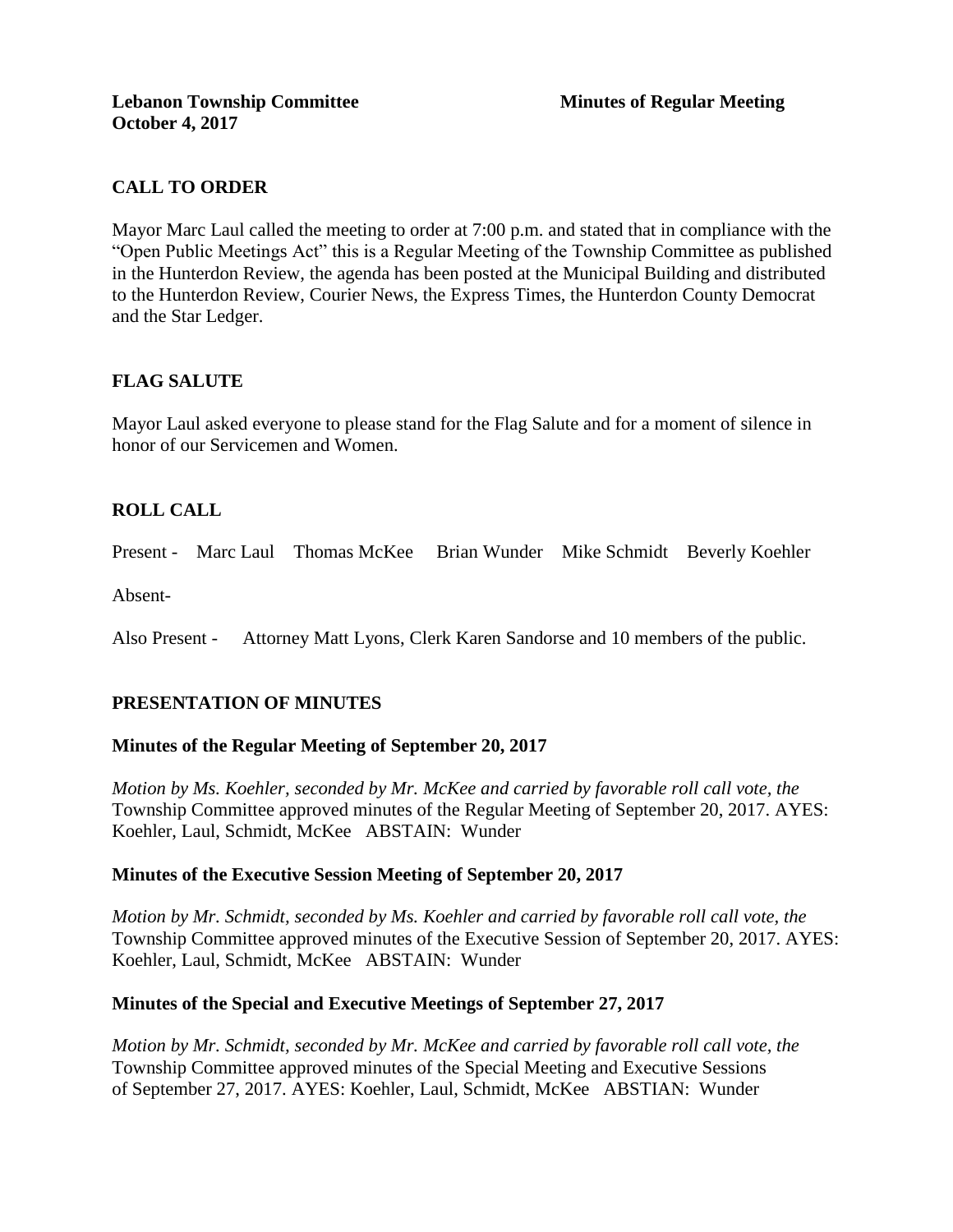LTCM 10/04/2017 Page 2 of 8

#### **PUBLIC COMMENTS – for agenda items only.**

*Motion by Mr. Schmidt, seconded by Mr. McKee and carried by unanimous favorable roll call*  vote, the Township Committee opened the public comment portion of the meeting.

There were no comments from the public.

*Motion by Mr. McKee, seconded by Mr. Schmidt and carried by unanimous favorable roll call*  vote, the Township Committee closed the public comment portion of the meeting.

#### **RESOLUTIONS**

#### **Resolution No. 95-2017 – Opposing Legislation Regarding OPMA and OPRA**

#### **TABLED**

## **TOWNSHIP OF LEBANON HUNTERDON COUNTY, NEW JERSEY RESOLUTION NO. 95-2017 RESOLUTION EXPRESSING OPPOSITION TO LEGISLATIVE PROPOSALS REGARDING THE OPEN PUBLIC MEETINGS ACT AND OPEN PUBLIC RECORDS ACT**

#### **Resolution No. 96-2017 – Awarding Rock Salt Contract**

*Motion by Mr. Wunder, seconded by Mr. McKee and carried by unanimous favorable roll call vote,* the Township Committee approved Resolution No. 96-2017 as written below.

## **TOWNSHIP OF LEBANON COUNTY OF HUNTERDON STATE OF NEW JERSEY RESOLUTION NO. 96-2017 RESOLUTION AWARDING A CONTRACT FOR ROCK SALT**

WHEREAS, the Board of Chosen Freeholders awarded a master contract to Morton Salt (Rock Salt) on September 19, 2017 to provide rock salt for the County and members of the Cooperative Pricing System for Ice Control Materials Bid No. 2017-18 for the 17/18 season, and

WHEREAS, the Township Committee has requested to participate in the Cooperative Pricing System for Snow and Ice Control Materials with the anticipation of purchasing 2000 tons of Rock Salt, and

NOW, THEREFORE, BE IT RESOLVED by the Township Committee of the Township of Lebanon, County of Hunterdon, State of New Jersey that the following contract be awarded for a contract period of September 19, 2017 to September 18, 2018.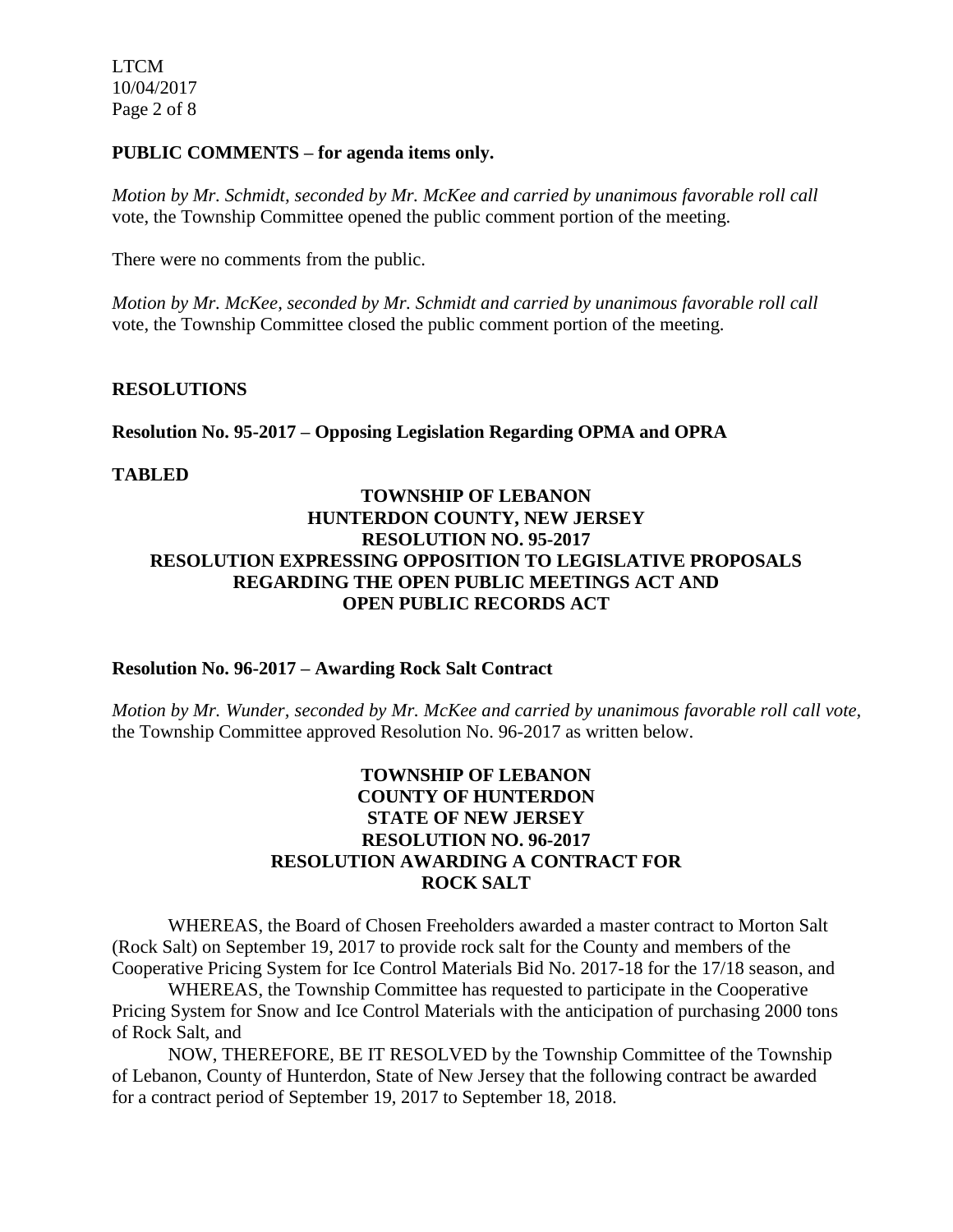LTCM 10/04/2017 Page 3 of 8

# **COMPANY ITEM PRICE** Morton Salt Rock Salt \$ 51.31 per ton

## **Resolution No. 97-2017 – Redemption of Tax Sale Certificate**

*Motion by Ms. Koehler, seconded by Mr. Schmidt and carried by unanimous favorable roll call*  vote, the Township Committee approved Resolution No. 97-2017 as written below.

#### TOWNSHIP OF LEBANON COUNTY OF HUNTERDON STATE OF NEW JERSEY RESOLUTION NO. 97-2017 REDEMPTION OF TAX SALE CERTIFICATE

WHEREAS the Tax Collector did sell a Tax Sale Certificate #201609 on October 14<sup>th</sup> 2016 to C&E Tax Lien Fund 1 and,

WHEREAS the amount of \$13,674.42 has been collected from Maher & Maher LLC, for Blue Apple Real Estate, the new owner of this property, known as Block 59 Lot 67, 60 Hollow Road, Lebanon Township for the redemption of Tax Sale Certificate #201609.

THEREFORE BE IT RESOLVED that the Treasurer be authorized to prepare and the Mayor, Treasurer and Clerk be authorized to sign a check in the amount of \$13,674.42 to C&E Tax Lien Fund 1 for this redemption, and,

THEREFORE BE IT FURTHER RESOLVED that an additional check in the amount of \$14,500.00, which was the premium paid for Tax Sale Certificate #201609, be prepared and signed and that these checks be mailed to:

> C&E Tax Lien Fund 1 PO Box 5021 Philadelphia PA 19111-5021

# **OLD BUSINESS**

#### **NJWSA Julie Shelley – Maintenance and Management Agreement**

Ms. Julie Shelley, Property and Permit Administrator for the New Jersey Water Supply Authority (NJWSA) was present to discuss proposed amendments to the Maintenance and Management Agreement (M & M Agreement), between the NJWSA and the Township. Ms. Shelly said that the NJWSA and the Township co-own four parcels in the Township which were purchased to protect water supply, water quality and other open space benefits. Three of the properties are under a M & M Agreement, which was executed in 2010, for a 20-year term. After that time, the Fisher property was jointly purchased and had its own M & M Agreement. The NJWSA is now proposing to merge all of the parcels together in one M & M Agreement and to begin a new 20-year term upon execution.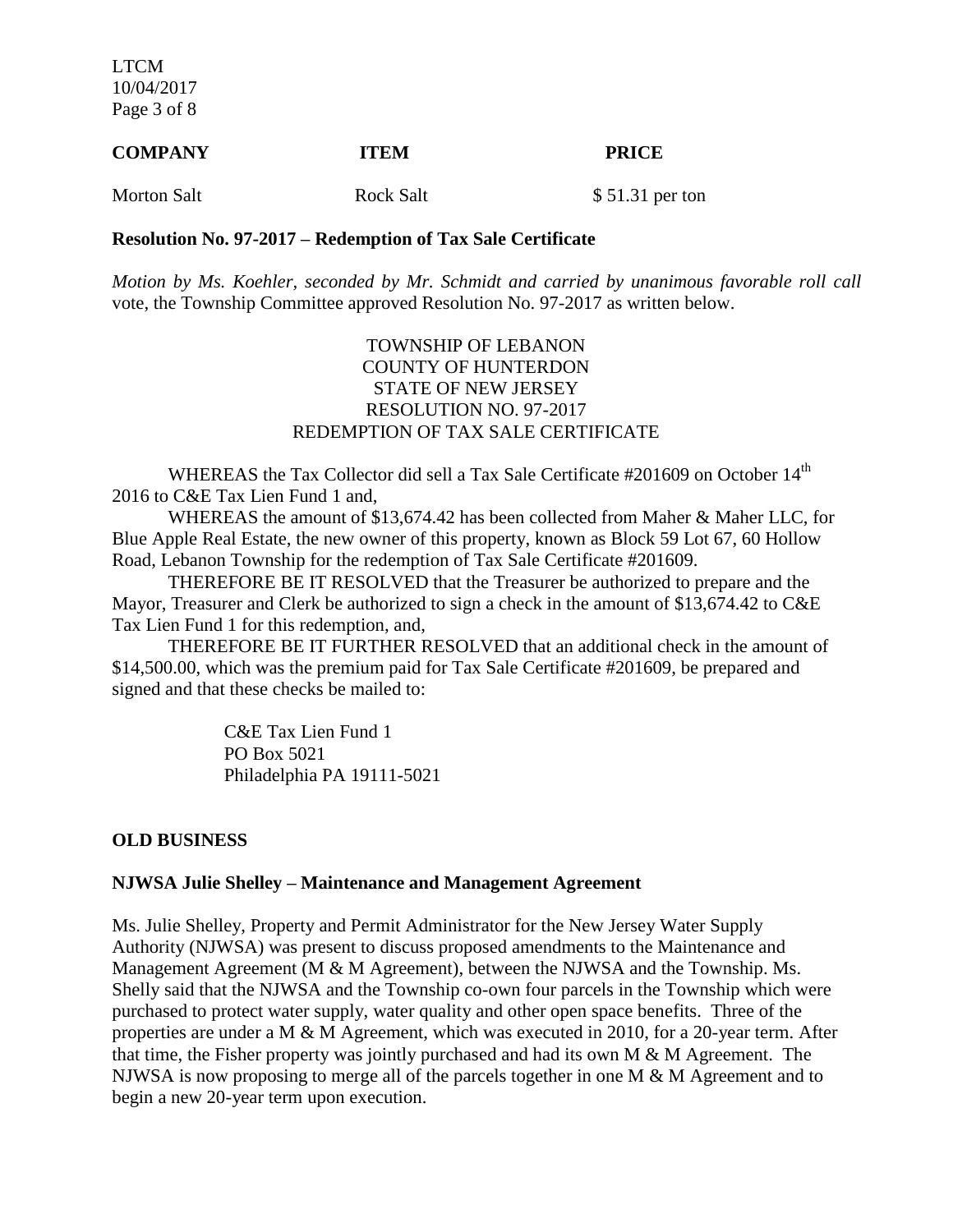LTCM 10/04/2017 Page 4 of 8

*Motion by Mr. Wunder, seconded by Mr. Schmidt and carried by unanimous favorable roll call* vote, the Township Committee approved the Amended Maintenance and Management Agreement between the Township and the New Jersey Water Supply Authority and authorized the Mayor and Clerk to sign.

## **Animal Control Officer Complaint**

Ms. Koehler informed the Committee that she investigated the ACO complaint that Mayor Laul mentioned at the September 20, 2017 Committee meeting. Ms. Koehler provided the Committee with a detailed report on the investigation she conducted. Ms. Koehler noted that the current procedure being followed is no longer satisfactory and that there is a disconnect between all parties involved. Ms. Koehler suggested that a subcommittee be established to come up with a new written policy. The subcommittee will be Mr. Wunder and Ms. Koehler.

## **NEW BUSINESS**

## **Police Officer Hire**

Mayor Laul stated that at a prior meeting the Township Committee entered into an agreement with the North Hunterdon Voorhees Regional High School for a School Resource Officer (SRO). The SRO will be stationed at Voorhees High School for 10 months of the year and the school will be paying the cost for the officer during that time. Consequently, the Township is now in need to hire another officer.

*Motion by Mayor Laul, seconded by Ms. Koehler and carried by unanimous favorable roll call* vote, the Township Committee appointed Adrian LaRowe, to the Lebanon Township Police Department, as a full time, 9<sup>th</sup> Class Police Officer.

#### **Social Affair Permit – St. John Neumann Church – Event Date: November 10, 2017**

*Motion by Ms. Koehler seconded by Mr. McKee and carried by favorable roll call vote, the* Township Committee approved a Social Affair Permit for St. John Neumann Church, for an event to be held on November 10, 2017. AYES: Koehler, Laul, Schmidt, McKee NAYS: Wunder

#### **Tack Farm – SADC Farmland Preservation Application**

Mr. McKee recused himself from the meeting room.

The Tack family (Block 56, Lot 13) is applying to the SADC to have their farm preserved. The SADC is asking for the Committee to verify that the Township does not have any reservations with the preservation moving forward.

*Motion by Mr. Schmidt, seconded by Ms. Koehler and carried by favorable roll call vote, the*  Township Committee vowed support in the efforts of the Tack Farm for the SADC farm preservation. AYES: Wunder, Koehler, Laul, Schmidt NAYS: 0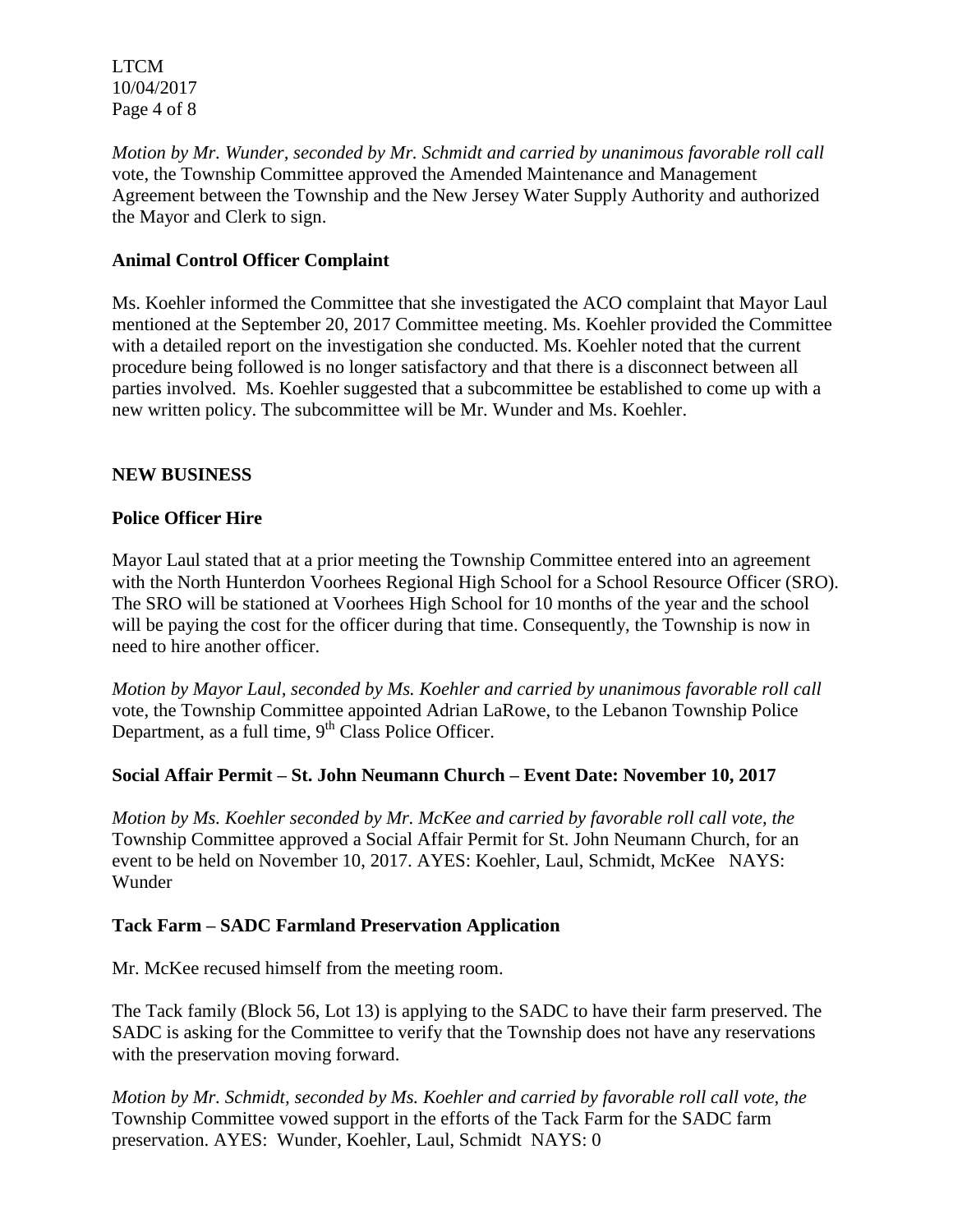LTCM 10/04/2017 Page 5 of 8

Mr. McKee rejoined the meeting.

## **Little Red School House**

**Tabled to Executive Session**

## **PRESENTATION OF VOUCHERS**

Committee Members provided a description of vouchers exceeding \$1000.00.

*Motion by Ms. Koehler, seconded by Mr. Wunder and carried by favorable roll call vote, the* Township Committee approved the October 4, 2017 bill list, in amount of \$145,954.59. AYES: Wunder, Koehler, Laul, Schmidt ABSTAIN: McKee

## **CORRESPONDENCE**

- a. Meals on Wheels of Hunterdon, Inc. To Be Considered at 2018 Budget Time
- b. State of New Jersey DEP 2017 Water Quality Restoration Grant Application Response
- c. Sgt. Christopher J. Gurneak to Chief Jack Gale Ptl. Robert Plimpton 1 Yr. of Service
- d. State Agriculture Development Board Grant Program- Available to Preserved Farms

# **PUBLIC COMMENTS**

*Motion by Ms. Koehler, seconded by Mr. Schmidt and carried by unanimous favorable roll call vote,* the Township Committee opened the public comment portion of the meeting at 7:44 p.m.

Steve and Linda O'Reilly, of Oak Hill Trail, informed the Committee that they formed the Richard Cudina Memorial Foundation fifteen years ago. Now, due to lack of funding, they have decided to dissolve the nonprofit. The O'Reilly's need to know who will now overtake the maintenance of the memorial. Mayor Laul advised the O'Reilly's to meet with the Park Committee to discuss the maintenance needs and expenses.

Ms. Sharon Hardy recommended placing the SADC Grant Program information in the newsletter.

Mr. George Stafford of Wharton NJ, was present as a Representative of the Highlands Coalition and Keep It Green Group. Mr. Stafford is requesting that the Township consider a resolution in support of Open Space as a progression, to make it sustainable, and a mission that is funded by the State. The Groups are looking for the Legislature to support the idea of Open Space with ground water recharge as a driving force, as well as small streams.

Mr. Stafford also stated that another matter to be considered is that Questions #2, on the November General Election Ballot, pertains to a Constitutional Amendment that notes that damages and fines collected from polluters must be used for the cleanup. In the past the money collected has been used for other reasons which is unacceptable.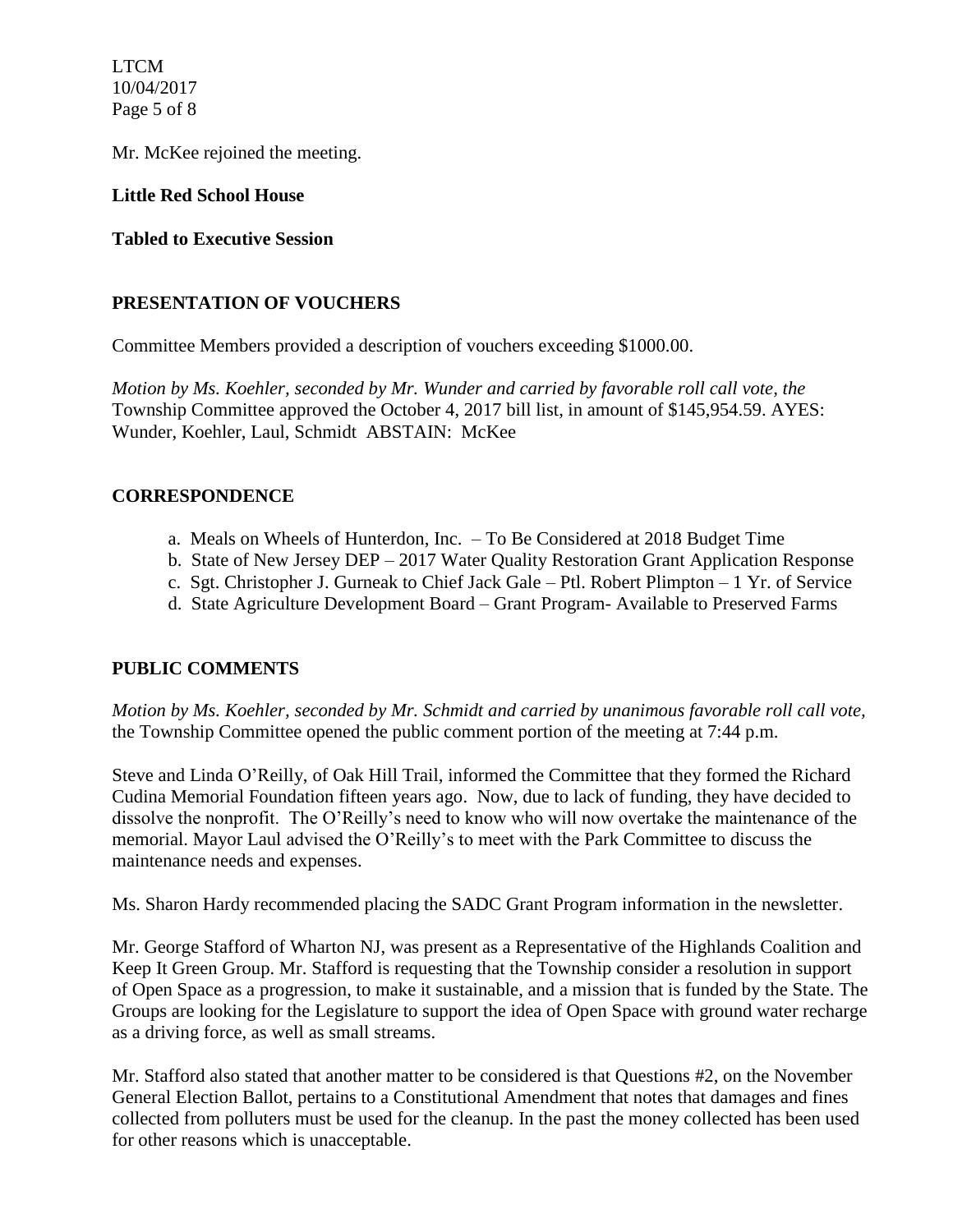LTCM 10/04/2017 Page 6 of 8

Ms. Kathryn Koch presented the Committee with a Certificate from Raritan Headwaters in acclamation of the well testing program in the Township.

Ms. Kathryn Koch said that there is a 29-acre piece of property on Hickory Run Road that the State is purchasing. Ms. Koch feels that the Township should be made aware when the State is purchasing land in the Township.

Ms. Kathryn Koch said that protocol needs to be published for the residents to know what to do if they find a lost dog. Ms. Koch said that dog laws pertaining to unleashed dogs, "pooper scooper" issues, etc., need to be established, as it is becoming a problem.

Mr. Ron Milkowski asked how many Animal Control Officer complaints have been received and said that the extreme changes may not be necessary.

*Motion by Mr. Schmidt, seconded by Ms. Koehler and carried by unanimous favorable roll call*  vote, the Township Committee closed the public comment portion of the meeting at 8:09p.m.

# **EXECUTIVE SESSION**

## **Resolution No. 98-2017 –Executive Session**

*Motion by Ms. Koehler, seconded by Mr. Schmidt and carried by unanimous favorable roll call* vote*,* the Township Committee approved Resolution No. 98-2017 and convened in executive session at 8:09 p.m.

#### **Action may be taken when the meeting reconvenes.**

# TOWNSHIP OF LEBANON COUNTY OF HUNTERDON STATE OF NEW JERSEY RESOLUTION NO. 98-2017 RESOLUTION AUTHORIZING EXECUTIVE SESSION

WHEREAS, the Open Public Meetings Act; *N.J.S.A.* 10:4-6 *et seq*., declares it to be the public policy of the State to insure the right of citizens to have adequate advance notice of and the right to attend meetings of public bodies at which business affecting the public is discussed or acted upon; and

WHEREAS, the Open Public Meetings Act also recognizes exceptions to the right of the public to attend portions of such meetings; and

 WHEREAS, the Mayor and Committee find it necessary to conduct an executive session closed to the public as permitted by the *N.J.S.A*. 40:4-12; and

 WHEREAS, the Mayor and Committee will reconvene in public session at the conclusion of the executive session;

 NOW, THEREFORE, BE IT RESOLVED by the Mayor and Committee of the Township of

Lebanon, County of Hunterdon, State of New Jersey that they will conduct an executive session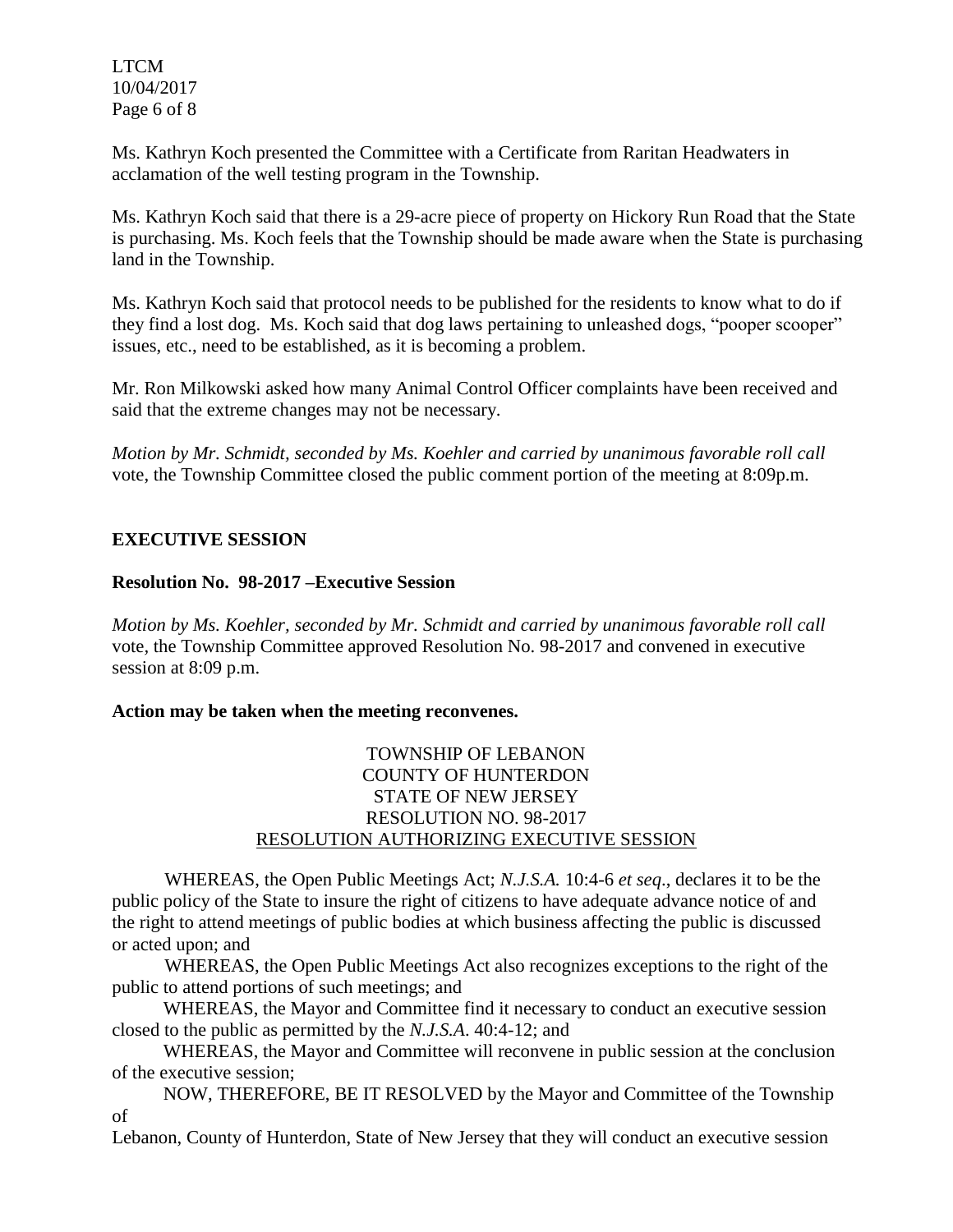LTCM 10/04/2017 Page 7 of 8

to discuss

the following topic(s) as permitted by *N.J.S.A*. 40:4-12:

A matter which Federal Law, State Statute or Rule of Court requires be kept confidential or excluded from discussion in public (Provision relied upon:

\_\_\_\_\_\_\_\_\_\_\_\_\_\_\_\_\_\_\_\_\_\_\_\_\_\_\_\_\_\_\_\_\_\_\_\_\_\_\_\_\_\_\_\_\_\_\_\_\_\_\_\_\_); A matter where the release of information would impair a right to receive funds from the federal government;

\_\_\_\_\_\_A matter whose disclosure would constitute an unwarranted invasion of individual privacy;

A collective bargaining agreement, or the terms and conditions thereof (Specify contract:

 $\longrightarrow$  ;  $\longrightarrow$  ;  $\longrightarrow$  ;  $\longrightarrow$  ;  $\longrightarrow$  ;  $\longrightarrow$  ;  $\longrightarrow$  ;  $\longrightarrow$  ;  $\longrightarrow$  ;  $\longrightarrow$  ;  $\longrightarrow$  ;  $\longrightarrow$  ;  $\longrightarrow$  ;  $\longrightarrow$  ;  $\longrightarrow$  ;  $\longrightarrow$  ;  $\longrightarrow$  ;  $\longrightarrow$  ;  $\longrightarrow$  ;  $\longrightarrow$  ;  $\longrightarrow$  ;  $\longrightarrow$  ;  $\longrightarrow$  ;  $\longrightarrow$  ;  $\longrightarrow$  ;  $\longrightarrow$  ;  $\longrightarrow$  ;  $\longrightarrow$  ;  $\longrightarrow$  ;  $\longrightarrow$  ;  $\longrightarrow$  ;  $\longrightarrow$  $X$  A matter involving the purpose, lease or acquisition of real property with public funds, the setting of bank rates or investment of public funds where it could adversely affect the public interest if discussion of such matters were disclosed; Real Estate Acquisitions

Tactics and techniques utilized in protecting the safety and property of the public provided that their disclosure could impair such protection;

\_\_\_\_\_\_ Investigations of violations or possible violations of the law;

 X Pending or anticipated litigation or contract negotiation in which the public body is or may become a party; (The general nature of the litigation or contract negotiations is**:** 

 X Professional Service Contracts**.** The public disclosure of such information at this time would have a potentially negative impact on the municipality's position in the litigation or negotiation; therefore this information will be withheld until such time as the matter is concluded or the potential for negative impact no longer exists.

 Matters falling within the attorney-client privilege, to the extent that confidentiality is required in order for the attorney to exercise his or her ethical duties as a lawyer; (The general nature of the matter is:

OR the public disclosure of such information at this time would have a potentially negative impact on the municipality's position

with respect to the matter being discussed; therefore this information will be withheld until such time as the matter is concluded or the potential for negative impact no longer exists.*)*;

 X Matters involving the employment, appointment, termination of employment, terms and conditions of employment, evaluation of the performance, promotion or disciplining of any specific prospective or current public officer or employee of the public body, where all individual employees or appointees whose rights could be adversely affected have not requested in writing that the matter(s) be discussed at a public meeting; (The employee(s) and/or general nature of discussion is: Contract the public disclosure of such information at this time would violate the employee(s) privacy rights; therefore this information will be withheld until such time as the matter is concluded or the threat to privacy rights no longer exists.;

Deliberation occurring after a public hearing that may result in the imposition of a specific civil penalty or loss of a license or permit;

BE IT FURTHER RESOLVED that the Mayor and Committee hereby declare that their discussion of the subject(s) identified above may be made public at a time when the Township Attorney advises

them that the disclosure of the discussion will not detrimentally affect any right, interest or duty of the Township or any other entity with respect to said discussion.